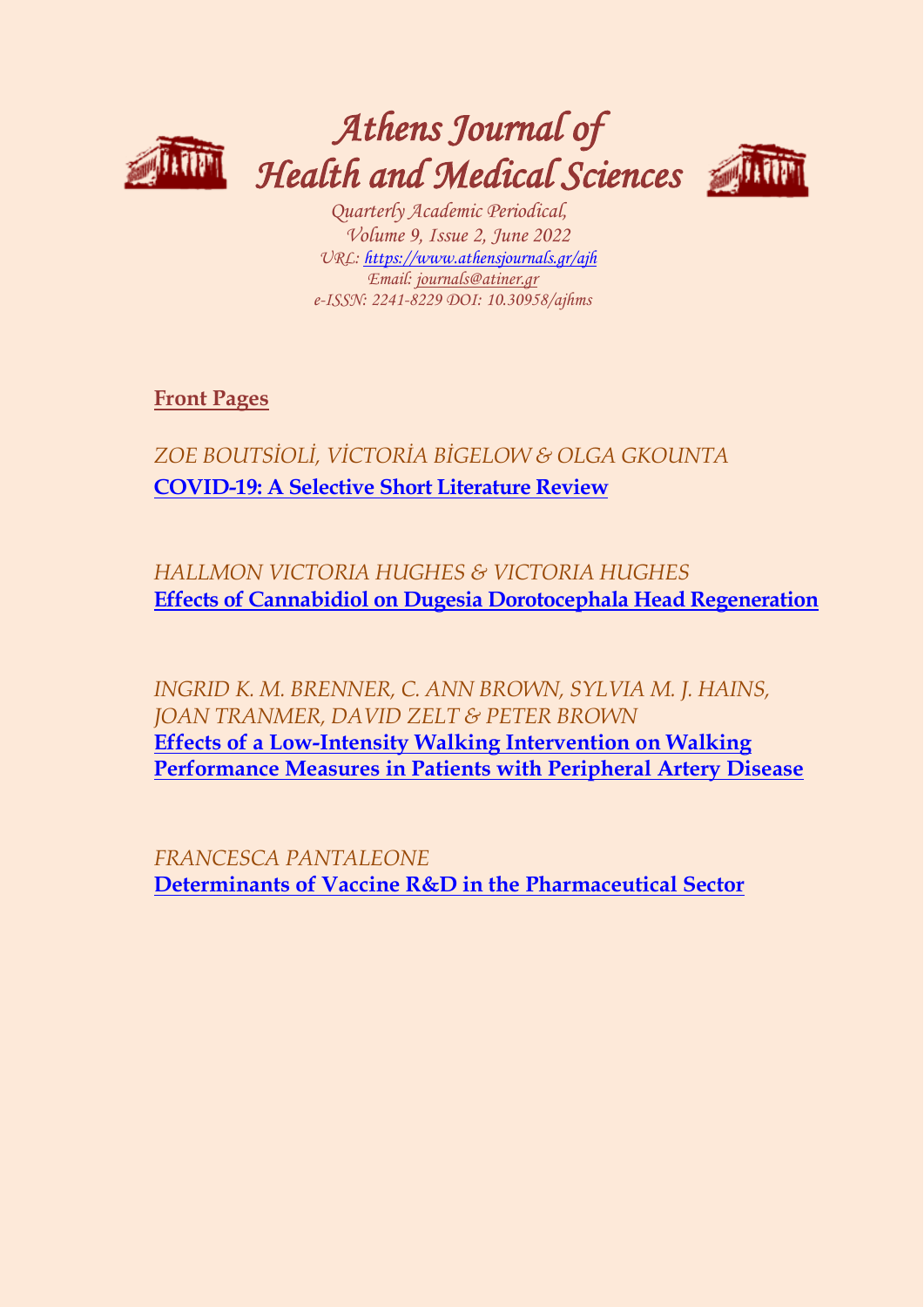## Athens Journal of Health and Medical

## **Sciences**

*Published by the Athens Institute for Education and Research (ATINER)*

### Editors

- •Dr. Zoe Boutsioli, Vice President of Publications, ATINER, [zb5@atiner.gr.](mailto:zb5@atiner.gr)
- •Dr. John Moraros, Academic Member, ATINER & Dean and Professor, Faculty of Health Studies, Brandon University, Canada.
- •Dr. Douglas E. Angus, Full Professor, Telfer School of Management, University of Ottawa, Canada[, Angus@telfer.uottawa.ca.](mailto:Angus@telfer.uottawa.ca)
- •Dr. George Zahariadis, Academic Member, ATINER & Associate Professor, Faculty of Medicine, Memorial University of Newfoundland, Canada[, george.zahariadis@easternhealth.ca.](mailto:george.zahariadis@easternhealth.ca)
- •Dr. Apostolos Tsiachristas, Academic Member, ATINER & Senior Researcher, Health Economics Research Centre, Nuffield Dept. of Population Health, University of Oxford, UK, [apostolos.tsiachristas@dph.ox.ac.uk.](mailto:apostolos.tsiachristas@dph.ox.ac.uk)
- •Dr. Paul Contoyannis, Head, [Health Economics and Management Unit,](http://www.atiner.gr/HEALTH-UNIT.htm) ATINER & Associate Professor, Faculty of Social Sciences, Department of Economics, McMaster University, Canada[, contoyp@mcmaster.ca.](mailto:contoyp@mcmaster.ca)

#### Editorial & Reviewers' Board

<https://www.athensjournals.gr/ajh/eb>

Administration of the Journal

- 1.Vice President of Publications: Dr Zoe Boutsioli
- 2.General Managing Editor of all ATINER's Publications: Ms. Afrodete Papanikou 3.ICT Managing Editor of all ATINER's Publications: Mr. Kostas Spyropoulos

4.Managing Editor of this Journal: Ms. Effie Stamoulara

#### **\*\*\*\*\*\*\*\*\*\*\*\*\*\*\*\*\*\*\*\*\*\*\*\*\*\*\*\*\*\*\*\*\*\*\*\*\*\*\*\*\*\*\*\*\*\*\*\*\*\*\*\*\*\*\*\*\*\*\*\*\*\*\*\*\*\*\*\*\*\*\*\*\*\*\*\*\*\***

*ATINER is an Athens-based World Association of Academics and Researchers based in Athens. ATINER is an independent and non-profit Association with a Mission to become a forum where Academics and Researchers from all over the world can meet in Athens, exchange ideas on their research and discuss future developments in their disciplines, as well as engage with professionals from other fields. Athens was chosen because of its long history of academic gatherings, which go back thousands of years to Plato's Academy and Aristotle's Lyceum. Both these historic places are within walking distance from ATINER's downtown offices. Since antiquity, Athens was an open city. In the words of Pericles, Athens"…is open to the world, we never expel a foreigner from learning or seeing". ("Pericles' Funeral Oration", in Thucydides, The History of the Peloponnesian War). It is ATINER's mission to revive the glory of Ancient Athens by inviting the World Academic Community to the city, to learn from each other in an environment of freedom and respect for other people's opinions and beliefs. After all, the free expression of one's opinion formed the basis for the development of democracy, and Athens was its cradle. As it turned out, the Golden Age of Athens was in fact, the Golden Age of the Western Civilization. Education and (Re)searching for the 'truth' are the pillars of any free (democratic) society. This is the reason why Education and Research are the two core words in ATINER's name.*

\*\*\*\*\*\*\*\*\*\*\*\*\*\*\*\*\*\*\*\*\*\*\*\*\*\*\*\*\*\*\*\*\*\*\*\*\*\*\*\*\*\*\*\*\*\*\*\*\*\*\*\*\*\*\*\*\*\*\*\*\*\*\*\*\*\*\*\*\*\*\*\*\*\*\*\*\*\*\*\*\*\*\*\*\*\*\*\*\*\*\*\*\*\*\*\*\*\*\*\*\*\*\*

The *Athens Journal of Health and Medical Sciences (AJHMS)* is an Open Access quarterly double-blind peer reviewed journal and considers papers from all areas of medicine (including health studies and nursing research). Many of the papers published in this journal have been presented at the various conferences sponsored by the [Health & Medical Sciences Division](http://www.atiner.gr/hsrd.htm) of the Athens Institute for Education and Research (ATINER). All papers are subject to ATINER's Publication [Ethical Policy and](https://www.athensjournals.gr/ethics.pdf)  [Statement.](https://www.athensjournals.gr/ethics.pdf)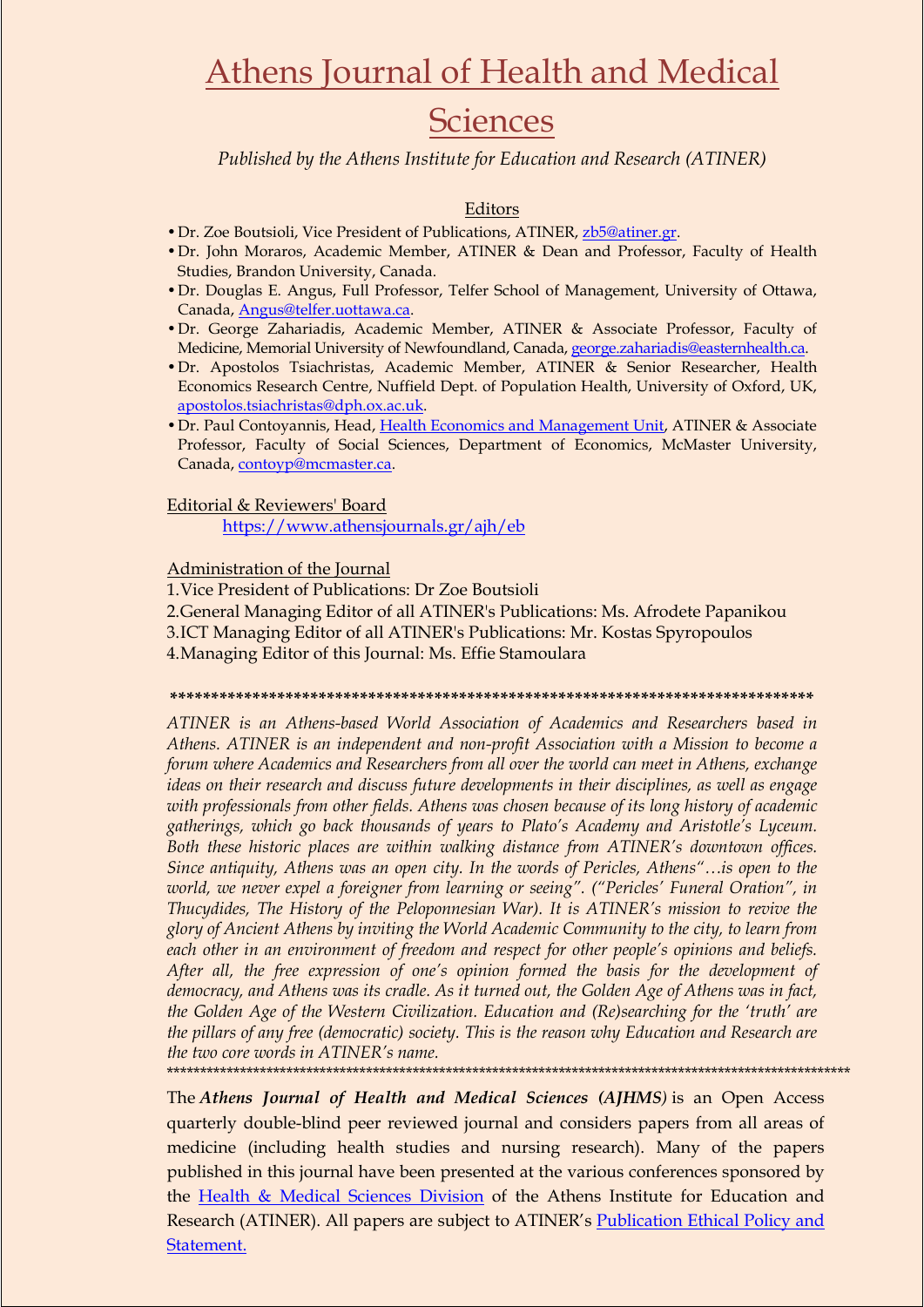The Athens Journal of Health and Medical Sciences ISSN NUMBER: 2241-8229 - DOI: 10.30958/ajhms Volume 9, Issue 2, June 2022 Download the entire issue [\(PDF\)](https://www.athensjournals.gr/health/2022-02HEA.pdf)

| <b>Front Pages</b>                                                                                                                                                                                                                                         | $1 - X$ |
|------------------------------------------------------------------------------------------------------------------------------------------------------------------------------------------------------------------------------------------------------------|---------|
| <b>COVID-19: A Selective Short Literature Review</b><br>Zoe Boutsioli, Victoria Bigelow & Olga Gkounta                                                                                                                                                     | 71      |
| <b>Effects of Cannabidiol on Dugesia Dorotocephala Head</b><br><b>Regeneration</b><br>Hallmon Victoria Hughes & Victoria Hughes                                                                                                                            | 87      |
| <b>Effects of a Low-Intensity Walking Intervention on</b><br><b>Walking Performance Measures in Patients with</b><br><b>Peripheral Artery Disease</b><br>Ingrid K. M. Brenner, C. Ann Brown, Sylvia M. J. Hains,<br>Joan Tranmer, David Zelt & Peter Brown | 95      |
| Determinants of Vaccine R&D in the Pharmaceutical                                                                                                                                                                                                          | 113     |

### **[Sector](http://www.athensjournals.gr/health/2022-9-2-4-Pantaleone.pdf)**

*Francesca Pantaleone*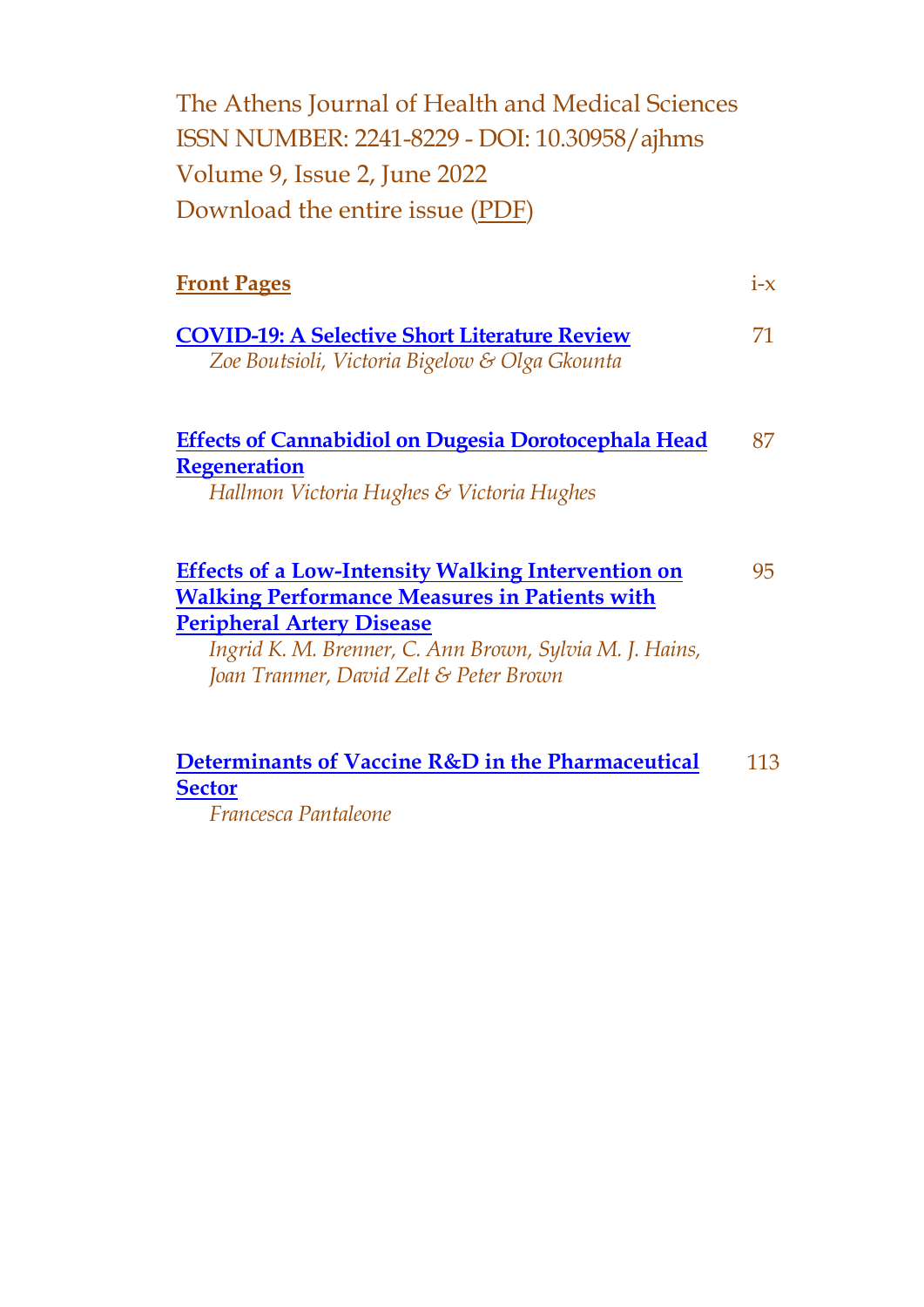## **Athens Journal of Health and Medical Sciences Editorial and Reviewers' Board**

#### **Editors**

- **Dr. Zoe Boutsioli**, Vice President of Publications & Research, ATINER & President, Athens Centre for Greek & International Education (ACEGIE), [zb5@atiner.gr.](mailto:zb5@atiner.gr)
- **Dr. John Moraros,** Academic Member, ATINER & Associate Professor, University of Saskatchewan, Canada, [john.moraros@usask.ca.](mailto:john.moraros@usask.ca)
- **Dr. Douglas E. Angus**, Full Professor, Telfer School of Management, University of Ottawa, Canada, [Angus@telfer.uottawa.ca.](mailto:Angus@telfer.uottawa.ca)
- **Dr. George Zahariadis**, Academic Member, ATINER & Associate Professor, Faculty of Medicine, Memorial University of Newfoundland, Canada, [george.zahariadis@easternhealth.ca.](mailto:george.zahariadis@easternhealth.ca)
- **Dr. Apostolos Tsiachristas**, Academic Member, ATINER & Senior Researcher, Health Economics Research Centre, Nuffield Dept. of Population Health, University of Oxford, UK, [apostolos.tsiachristas@dph.ox.ac.uk.](mailto:apostolos.tsiachristas@dph.ox.ac.uk)
- **Dr. Paul Contoyannis**, Head, [Health Economics and Management Research Unit,](http://www.atiner.gr/HEALTH-UNIT.htm) ATINER & Associate Professor, Faculty of Social Sciences, Department of Economics, McMaster University, Canada, [contoyp@mcmaster.ca.](mailto:contoyp@mcmaster.ca)

#### **Editorial Board**

- Dr. Steven M. Oberhelman, Associate Dean and Jr. Professor of Liberal Arts, Texas A&M University, USA, [s-oberhelman@tamu.edu.](mailto:s-oberhelman@tamu.edu)
- Dr. Sandra Bassendowski, Professor, College of Nursing, University of Saskatchewan, Canada, [sandra.bassendowski@usask.ca.](mailto:sandra.bassendowski@usask.ca)
- Dr. Sabine Bohnet-Joschko, Walcker Professor of Management and Innovation in Healthcare, Faculty of Management and Economics, Witten-Herdecke University, Germany, [Sabine.Bohnet-Joschko@uni](mailto:Sabine.Bohnet-Joschko@uni-wh.de)[wh.de.](mailto:Sabine.Bohnet-Joschko@uni-wh.de)
- Dr. H R Chitme, Academic Member, ATINER & Professor, Oman Medical College, Sultanate of Oman, [hrchitme@rediffmail.com.](mailto:hrchitme@rediffmail.com)
- Dr. Mihajlo Jakovljevic, Academic Member, ATINER & Professor, University of Kragujevac, Serbia, [sidartagothama@gmail.com.](mailto:sidartagothama@gmail.com)
- Dr. Elizabeth Poster, Professor, College of Nursing and Health Innovation, University of Texas Arlington, USA, [poster@exchange.uta.edu.](mailto:poster@exchange.uta.edu)
- Dr. Paolo Ricci, Professor, University of Bologna, Italy, [apricci@earthlink.net.](mailto:apricci@earthlink.net)
- Dr. Iga Rudawska, Head and Professor, Chair of Health Economics, Faculty of Economics and Management, University of Szczecin, Poland, [igita@wneiz.pl.](mailto:igita@wneiz.pl)
- Dr. Mary Tsouroufli, Academic Member, ATINER & Reader in Education, University of Wolverhampton, UK, [M.Tsouroufli@wlv.ac.uk.](mailto:M.Tsouroufli@wlv.ac.uk)
- Dr. Yelena Bird, Academic Member, ATINER & Associate Professor, University of Saskatchewan, Canada, [yelena.bird@usask.ca.](mailto:yelena.bird@usask.ca)
- Dr. Donald Rob Haley, Associate Professor, Health Administration Program Department of Public Health, Brooks College of Health, University of North Florida, USA, [rhaley@unf.edu.](mailto:rhaley@unf.edu)
- Dr. Jarmila Kristová, Associate Professor, Slovak Medical University in Bratislava, Slovakia, [jarmila.kristova@szu.sk.](mailto:jarmila.kristova@szu.sk)
- Dr. Amardeep Thind, Academic Member, ATINER & Professor and Director, Western University, Canada, [athind2@uwo.ca.](mailto:athind2@uwo.ca)
- Dr. Reza Yousefi, Associate Professor of Biochemistry, Department of Biology, Shiraz University, Iran, [ryousefi@shirazu.ac.ir.](mailto:ryousefi@shirazu.ac.ir)
- Dr. Yanzhong Huang, Senior Fellow for Global Health, Council on Foreign Relations, USA & Professor and Director for Global Health Studies, School of Diplomacy and International Relations,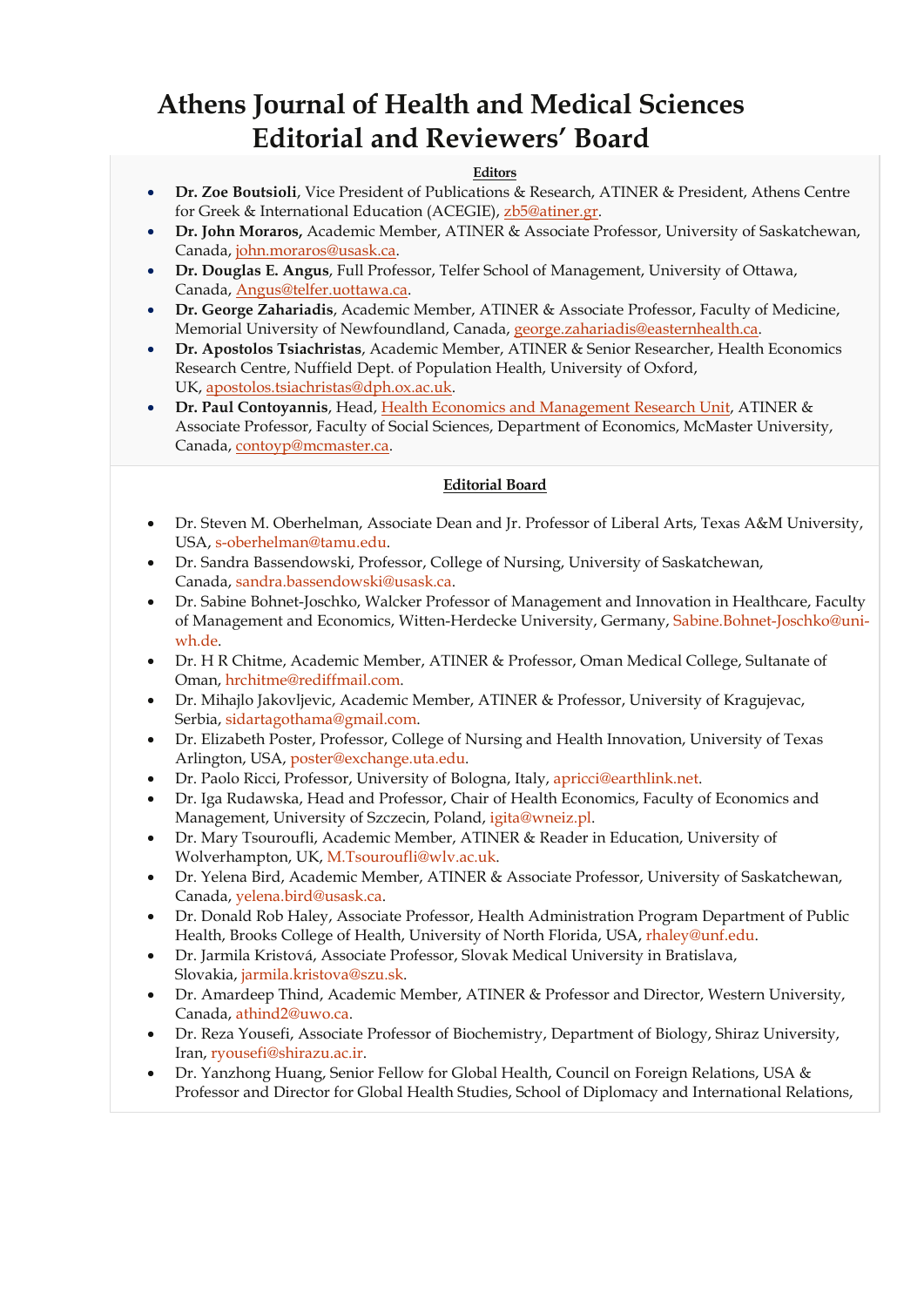Seton Hall University, USA, [YHuang@cfr.org.](mailto:YHuang@cfr.org)

- Dr. David P. Keys, Associate Professor, Department of Criminal Justice, New Mexico State, USA, [davekeys@nmsu.edu.](mailto:davekeys@nmsu.edu)
- Dr. Christiaan Lako, Academic Member, ATINER & Associate Professor, Department of Public Administration, Radboud University Nijmegen, The Netherlands, [c.lako@fm.ru.nl.](mailto:c.lako@fm.ru.nl)
- Dr. Emmanouil Mentzakis, Academic Member, ATINER & Associate Professor, Department of Economics, University of Southampton, UK, [E.Mentzakis@soton.ac.uk.](mailto:E.Mentzakis@soton.ac.uk)
- Dr. Laurence G. Rahme, Associate Professor, Department of Surgery, Microbiology and Immunobiology, Harvard Medical School, Boston, Massachusetts & Director of Molecular Surgical Laboratory, Burns Unit, Department of Surgery, Massachusetts General Hospital, USA, [rahme@molbio.mgh.harvard.edu.](mailto:rahme@molbio.mgh.harvard.edu)
- Dr. Peter Erwin Spronk, Internist-Intensivist, FCCP, Director of Research of Intensive Care Medicine, Medical Director Intensive Care, Gelre Hospitals, Apeldoorn, The Netherlands, [pspronk@chello.nl.](mailto:pspronk@chello.nl)
- Dr. Roseane Maria Maia Santos, Academic Member, ATINER & Associate Professor, Pharmaceutical Sciences Department, South University School of Pharmacy, USA, [rsantos@southuniversity.edu.](mailto:rsantos@southuniversity.edu)
- Dr. Fiona Timmins, Associate Professor, School of Nursing and Midwifery, Trinity College Dublin, Ireland, [timminsf@tcd.ie.](mailto:timminsf@tcd.ie)
- Dr. Eleni L. Tolma, Associate Professor, Department of Health Promotion Sciences, College of Public Health, University of Oklahoma Health Sciences Center, USA, [eleni-tolma@ouhsc.edu.](mailto:eleni-tolma@ouhsc.edu)
- Dr. Amalia Tsiami, Associate Professor, London School of Hospitality and Tourism, University of West London, UK, [Amalia.Tsiami@uwl.ac.uk.](mailto:Amalia.Tsiami@uwl.ac.uk)
- Dr. Tibebe Woldemariam, Academic Member, ATINER & Associate Professor, College of Pharmacy, California Northstate University, USA, [TWoldemariam@cnsu.edu.](mailto:TWoldemariam@cnsu.edu)
- Dr. Alberto Zamora, Associate Professor, School of Medicine, University of Girona & Internal Department, Hospital of Blanes, Girona, Spain, [azamorac.zamora@gmail.com.](mailto:azamorac.zamora@gmail.com)
- Dr. Alain Touwaide, Scientific Director, Institute for the Preservation of Medical Traditions History of Sciences & Department of Botany, National Museum of Natural History, Smithsonian Institution, USA, [atouwaide@hotmail.com.](mailto:atouwaide@hotmail.com)
- Dr. Anita Meldrum, Assistant Head of Department, Sustainable Environments & Communities, School of Engineering & the Built Environment, Glasgow Caledonian University, Glasgow, Scotland, [Anita.Meldrum@gcu.ac.uk.](mailto:Anita.Meldrum@gcu.ac.uk)
- Dr. Jennie De Gagne, Assistant Professor, School of Nursing, Duke University, USA, [jennie.degagne@duke.edu.](mailto:jennie.degagne@duke.edu)
- Dr. Anna Hnatyszyn-Dzikowska, Academic Member, ATINER & Assistant Professor, Department of Health Economics, Nicolaus Copernicus University in Torun, Poland, [a.hnatyszyn@cm.umk.pl.](mailto:a.hnatyszyn@cm.umk.pl)
- Dr. Selini Katsaiti, Assistant Professor, Department of Economics and Finance, College of Business and Economics, United Arab Emirates University, UAE, [Selini.katsaiti@uaeu.ac.ae.](mailto:Selini.katsaiti@uaeu.ac.ae)
- Dr. Zia-Ullah Khokhar, Assistant Professor in Chemistry, Institute of Biochemistry and Biotechnology, Punjab University, Lahore & Govt. Islamia College, Gujranwala, Pakistan, [zia2\\_khokhar@hotmail.com.](mailto:zia2_khokhar@hotmail.com)
- Dr. Tammy Lampley, Assistant Professor, Assistant Program Director, Nurse Education Program, Sacred Heart University, USA, [lampleyt@sacredheart.edu.](mailto:lampleyt@sacredheart.edu)
- Dr. Blazej Lyszczarz, Assistant Professor, Department of Public Health, Nicolaus Copernicus University, Poland, [blazej@cm.umk.pl.](mailto:blazej@cm.umk.pl)
- Dr. Abeer Orabi, Assistant Professor, Women and Newborn Health Nursing, College of Nursing-Jeddah, King Saud bin Abdulaziz University for Health Sciences, Kingdom of Saudi Arabia, [orabiab@NGHA.MED.SA.](mailto:orabiab@NGHA.MED.SA)
- Dr. Igor V. Pantic, Assistant Professor, Institute of Medical Physiology, School of Medicine, University of Belgrade, Serbia, [igorpantic@gmail.com.](mailto:igorpantic@gmail.com)
- Dr. Efrosini Papaconstantinou, Assistant Professor, Faculty of Health Sciences, University of Ontario Institute of Technology, Canada, [Efrosini.Papaconstantinou@uoit.ca.](mailto:Efrosini.Papaconstantinou@uoit.ca)
- Dr. Tara N. Turley-Stoulig, Instructor, Department of Biological Sciences, Southeastern Louisiana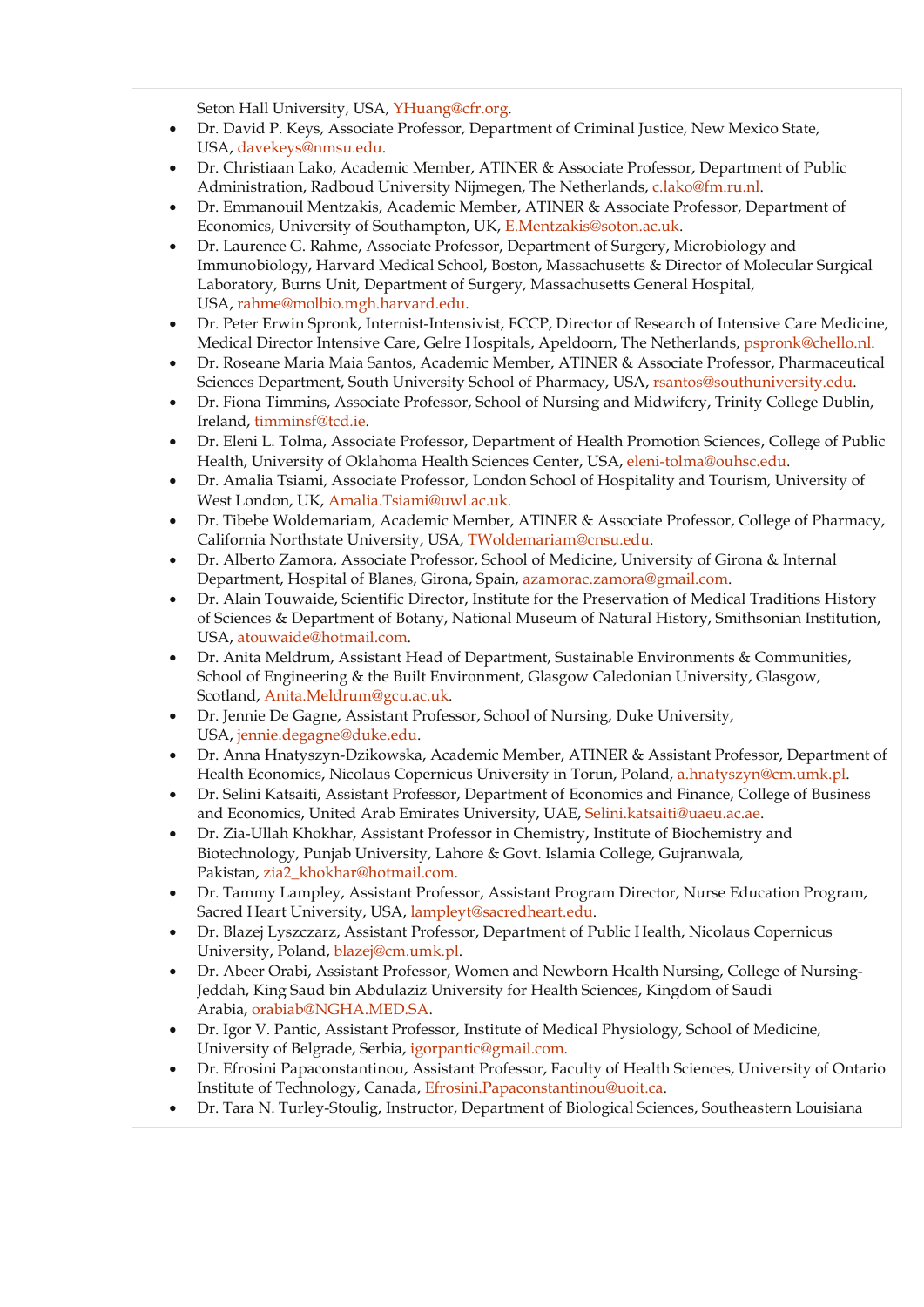University, USA, [tturley@selu.edu.](mailto:tturley@selu.edu)

- Dr. Samah Anwar Mohamed Shalaby, Lecturer Critical Care and Emergency, Faculty of Nursing, Alexandria University, Egypt, [samahanwar\\_2005@yahoo.com.](mailto:samahanwar_2005@yahoo.com)
- Dr. Abraham Brown, Senior Lecturer, Division of Marketing, Nottingham Business School, Nottingham Trent University, UK, [abraham.brown@ntu.ac.uk.](mailto:abraham.brown@ntu.ac.uk)
- Dr. Graeme Lockwood, Senior Lecturer in Law and Management, Department of Management, King's College London, UK, [Graeme.lockwood@kcl.ac.uk.](mailto:Graeme.lockwood@kcl.ac.uk)
- Dr. Nditsheni Jeanette Ramakuela, Academic Member, ATINER & Senior Lecturer, University of Venda, South Africa, [Nditsheni.Ramakuela@univen.ac.za.](mailto:Nditsheni.Ramakuela@univen.ac.za)
- Dr. Melina Dritsaki, Academic Member, ATINER & Senior Health Economist, Oxford Clinical Trials Unit, Nuffield Department of Orthopaedics, Rheumatology and Musculoskeletal Sciences , University of Oxford, UK, [melina.dritsaki@ndorms.ox.ac.uk.](mailto:melina.dritsaki@ndorms.ox.ac.uk)
- Dr. Camelia Diaconu, Lecturer, University of Medicine and Pharmacy (UMF) Carol Davila, Faculty of General Medicine, Internal Medicine Clinic & Internal medicine physician, Floreasca Clinical Emergency Hospital of Bucharest, Romania, [camiluciemi@yahoo.com.](mailto:camiluciemi@yahoo.com)
- Dr. Janet Dzator, Academic Member, ATINER & Senior Lecturer, The University of Newcastle, NSW, Australia, [janet.dzator@newcastle.edu.au.](mailto:janet.dzator@newcastle.edu.au)
- Dr. Efi Mantzourani, Academic Member, ATINER & Lecturer in Pharmacy Practice, Leader of Undergraduate Placement-Based Learning, School of Pharmacy and Pharmaceutical Sciences, Cardiff University, UK, [MantzouraniE1@cardiff.ac.uk.](mailto:MantzouraniE1@cardiff.ac.uk)
- Dr. Helena Martins, Lecturer, Polytechnic of Porto & University of Port, Portugal, [helenagmartins@gmail.com.](mailto:helenagmartins@gmail.com)
- Dr. Catherine Wright, Academic Member, ATINER & Lecturer and Principal Investigator, Glasgow Calcedonian University, UK, [Catherine.Wright@gcu.ac.uk.](mailto:Catherine.Wright@gcu.ac.uk)
- Mr. Themba T. Sigudu, Lecturer of Environmental Health, Faculty of Health Sciences, University of Johannesburg, South Africa, [thembas@uj.ac.za.](mailto:thembas@uj.ac.za)
- Dr. Junhong Zhu, Academic Member, ATINER & Postdoctoral Associate, Arthur Labatt Family School of Nursing, Western University, Canada, [JUNHONGZHU66@hotmail.com.](mailto:JUNHONGZHU66@hotmail.com)
- Dr. Noha El-Baz, Emergency and Critical Care Nursing Department, Faculty of Nursing, Alexandria University, Egypt, [noha.elbaz@gmail.com.](mailto:noha.elbaz@gmail.com)
- Dr. Audrey Marie Callum, Learning and Development Manager, SweetTree Home Care Services, London, UK, [apeart.callum@gmail.com.](mailto:apeart.callum@gmail.com)
- Dr. Christos Andreou, Academic Member, ATINER & Special Educational Officer, Nursing Department, Faculty of Health Sciences, Cyprus University of Technology, Cyprus, [christos.andreou@cut.ac.cy.](mailto:christos.andreou@cut.ac.cy)
- Dr. Peter Vermeir, Academic Member, ATINER & Head ATP/Researcher, Ghent University Hospital/Ghent University, Belgium, [Peter.Vermeir@uzgent.be.](mailto:Peter.Vermeir@uzgent.be)
- Dr. Kisalaya Basu, Academic Member, ATINER & Senior Economic Advisor, Applied Research and Analysis Directorate, Canada, [kisalaya.basu@canada.ca.](mailto:kisalaya.basu@canada.ca)
- Abdosaleh Jafari, PhD Student in Health Economics, Iran University of Medical Sciences, Tehran, Iran, [abdosaleh.jafari@gmail.com.](mailto:abdosaleh.jafari@gmail.com)
- **General Managing Editor of all ATINER's Publications:** Ms. Afrodete Papanikou
- **ICT Managing Editor of all ATINER's Publications:** Mr. Kostas Spyropoulos
- **Managing Editor of this Journal:** Ms. Effie Stamoulara [\(bio\)](https://www.atiner.gr/bio/Stamoulara.pdf)

**Reviewers' Board** [Click Here](http://www.athensjournals.gr/ajhrb)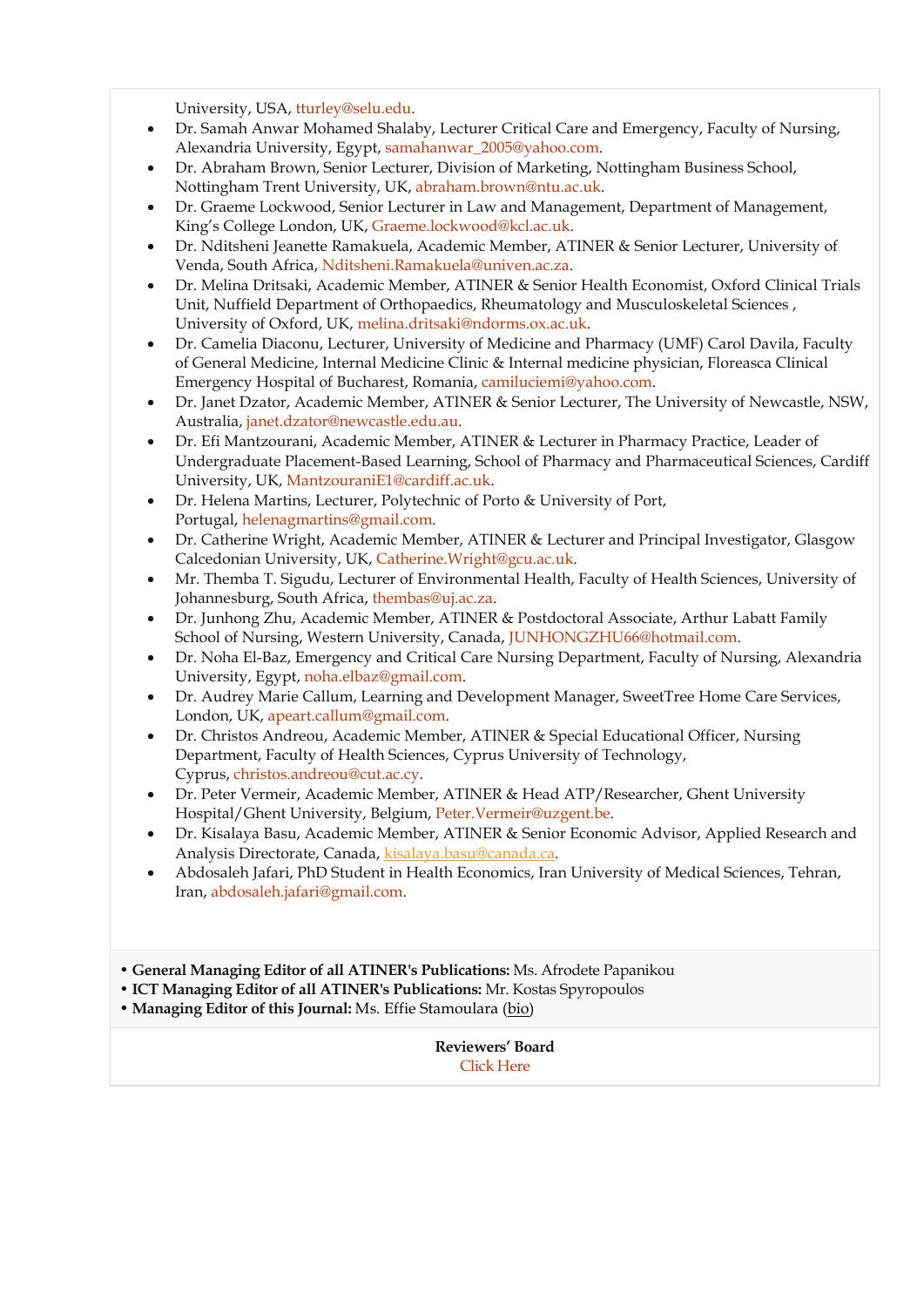## President's Message

All ATINER's publications including its e-journals are open access without any costs (submission, processing, publishing, open access paid by authors, open access paid by readers etc.) and is independent of presentations at any of the many small events (conferences, symposiums, forums, colloquiums, courses, roundtable discussions) organized by ATINER throughout the year and entail significant costs of participating. The intellectual property rights of the submitting papers remain with the author. Before you submit, please make sure your paper meets the **basic academic standards**, which includes proper English. Some articles will be selected from the numerous papers that have been presented at the various annual international academic conferences organized by the different divisions and units of the Athens Institute for Education and Research. The plethora of papers presented every year will enable the editorial board of each journal to select the best, and in so doing produce a top-quality academic journal. In addition to papers presented, ATINER will encourage the independent submission of papers to be evaluated for publication.

The current issue is the second of the ninth volume of the *Athens Journal of Health and Medical Sciences* (AJHMS), published by the **[Health &](http://atiner.gr/hsrd)  [Medical Sciences Division](http://atiner.gr/hsrd) of ATINER.**

> Gregory T. Papanikos President ATINER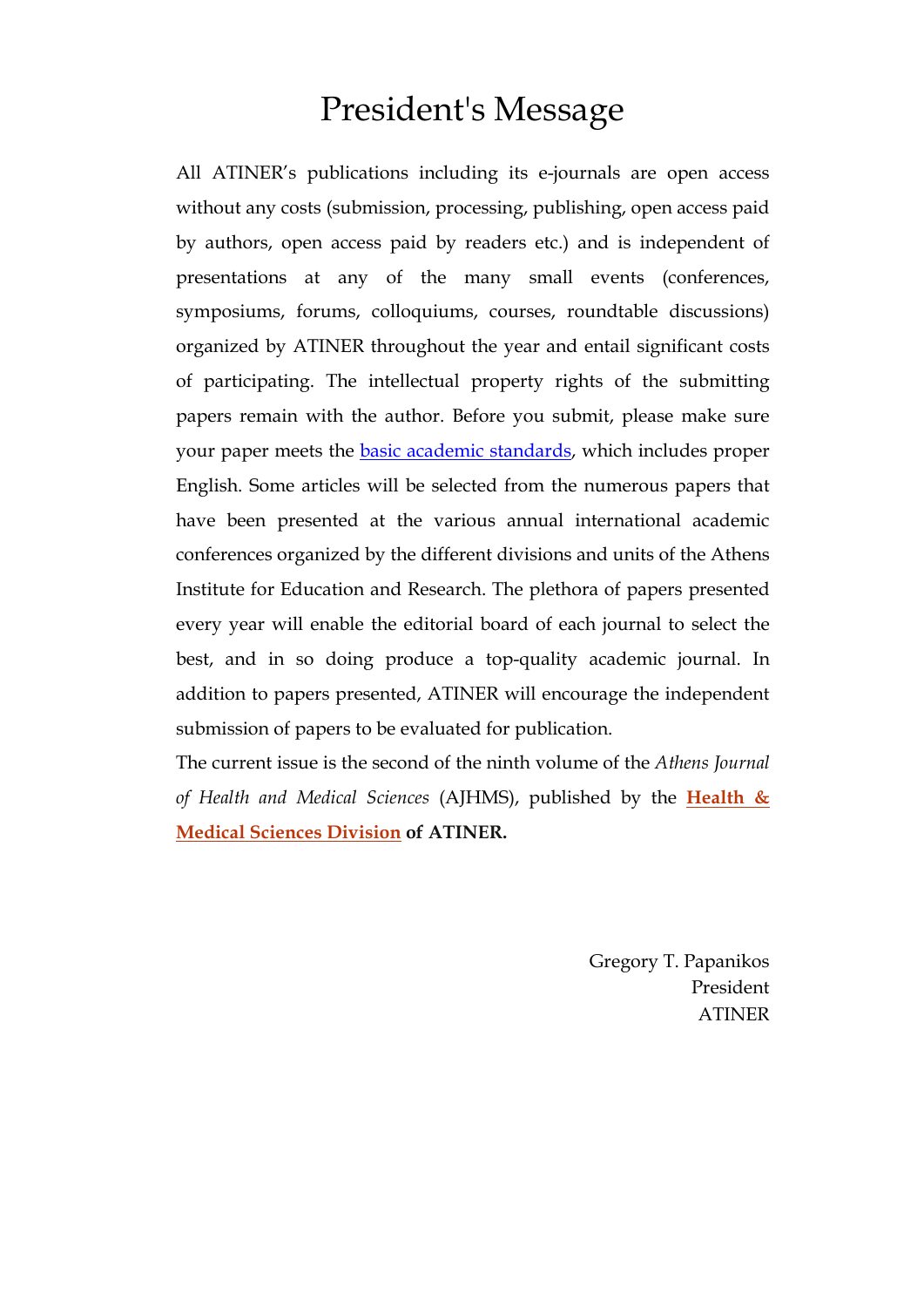

## **Athens Institute for Education and Research**

## *A World Association of Academics and Researchers*

#### **21st Annual International Conference on Health Economics, Management & Policy, 20-23 June 2022, Athens, Greece**

The [Health Economics & Management Unit](http://www.atiner.gr/HEALTH-UNIT.htm) of ATINER will hold its **21st Annual International Conference on Health Economics, Management & Policy, 20-23 June 2022, Athens,**  Greece sponsored by the **Athens Journal of Health and Medical Sciences**. The aim of the conference is to bring together academics, researchers and professionals in health economics, management and policy. You may participate as stream leader, presenter of one paper, chair of a session or observer. Please submit a proposal using the form available [\(https://www.atiner.gr/2022/FORM-HEA.doc\)](https://www.atiner.gr/2022/FORM-HEA.doc).

## **Academic Members Responsible for the Conference**

- **Dr. Paul Contoyannis**, Head, Health Economics & [Management](http://www.atiner.gr/HEALTH-UNIT.htm) Unit, ATINER & Associate Professor, McMaster University, Canada.
- **Dr. Vickie Hughes**, Director, Health & Medical Sciences [Division,](https://www.atiner.gr/hsrd) ATINER & Assistant Professor, School of Nursing, Johns Hopkins University, USA.

## **Important Dates**

- Abstract Submission: **9 May 2022**
- Acceptance of Abstract: 4 Weeks after Submission
- Submission of Paper: **23 May 2022**
- •

## **Social and Educational Program**

The Social Program Emphasizes the Educational Aspect of the Academic Meetings of Atiner.

- Greek Night Entertainment (This is the official dinner of the conference)
- Athens Sightseeing: Old and New-An Educational Urban Walk
- Social Dinner
- Mycenae Visit
- Exploration of the Aegean Islands
- Delphi Visit
- Ancient Corinth and Cape Sounion
	- More information can be found here:<https://www.atiner.gr/social-program>

## **Conference Fees**

Conference fees vary from 400€ to 2000€ Details can be found at: <https://www.atiner.gr/fees>